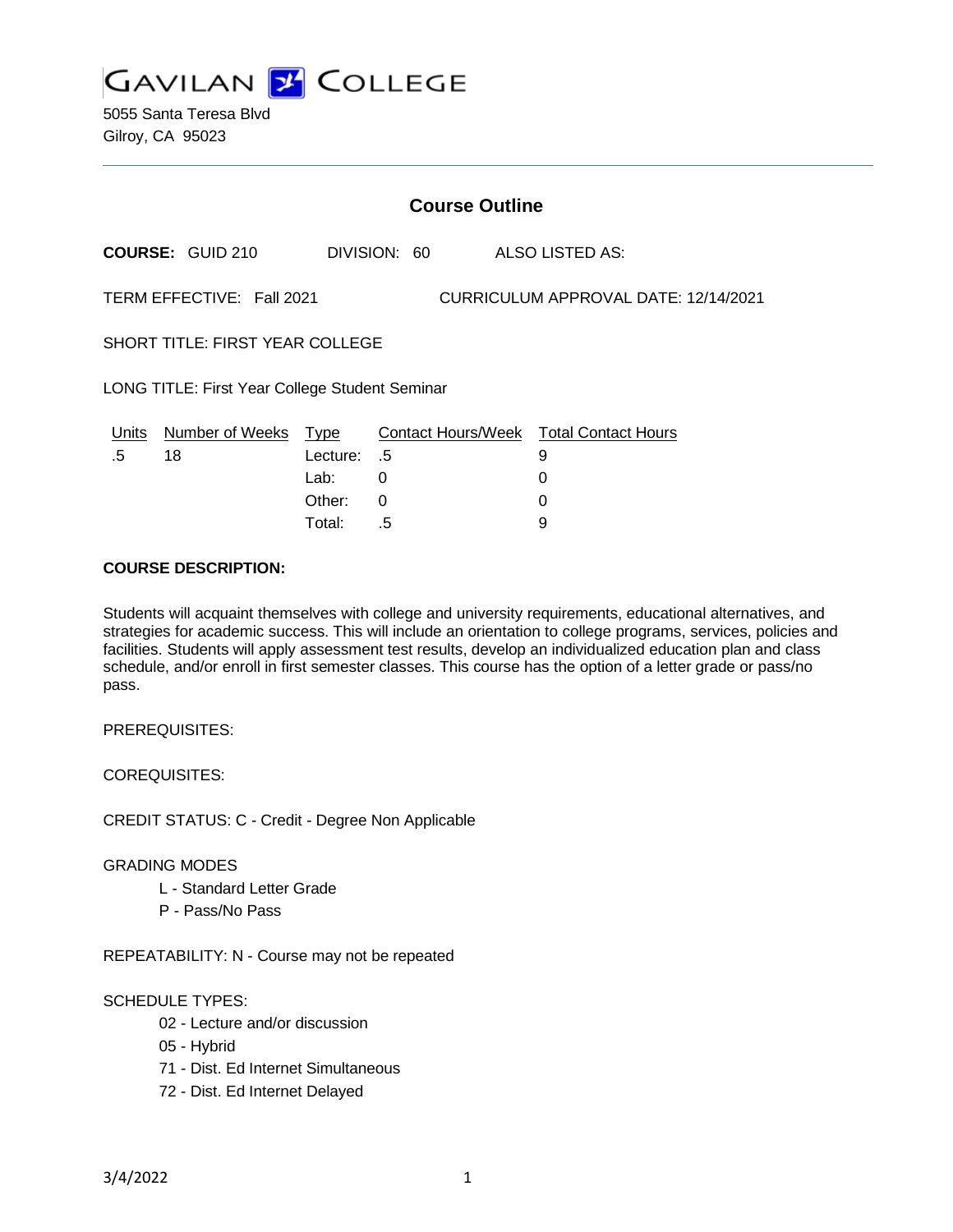### **STUDENT LEARNING OUTCOMES:**

By the end of this course, a student should:

1. Understand the different general education patterns and choose which one is appropriate for them.

2. Locate and access the resources available at Gavilan College.

3. Pick a major based on their interests/strengths and develop a comprehensive ed plan with a counselor.

4. Navigate and utilize Gavilan online systems including Self Service Banner, myDegreeWorks, SARS scheduling, and iLearn.

5. Learn about all of the resources and special programs available to students at Gavilan College.

6. Learn about time management and stress management skills necessary for success in higher education.

## **COURSE OBJECTIVE:**

By the end of this course, a student should:

1. Explain the structure of systems of higher education and be able to identify all options at Gavilan College.

2. Apply research and decision making skills to major selection, transfer objectives, and/or career decision making.

3. Learn the skills necessary to be successful in higher education.

### **CONTENT, STUDENT PERFORMANCE OBJECTIVES, OUT-OF-CLASS ASSIGNMENTS**

Curriculum Approval Date: 12/14/2021

2 hours

Content:

Introduction to Gavilan College and preparing for the first semester: Group introductions and college goals; review

and interpretation of assessment test scores; Introduction to Self Service Banner: registration, adding and dropping classes, making payments, viewing grades, test scores, and transcripts, updating

personal information, accessing financial aid; overview and selection of general education patterns. Overview of other myGav Portal resources: myDegreeWorks, iLearn. Considerations for first

semester course selections. Overview of campus resources and services. Program-specific supplemental requirements will be provided to meet individual program regulations for students participating

in categorical programs (e.g., Extended Opportunity Programs and Services (EOPS); California Work Opportunity and Responsibility to Kids (CalWORKs), Mathematics Engineering Science Achievement (MESA),

Disability Resource Center (DRC), TRiO, Athletics, etc.) Students will be referred to categorical programs as appropriate. How to contact instructors, schedule appointments, etc. Important dates and

deadlines: late adds, No Record Shown (NRS), payment deadlines.

2 hours

Content:

First weeks' college experiences, what to expect and next steps. Textbooks and how to access, purchase, rent, and reserve. Important dates and deadlines. Policies regarding dropping and repeating classes,

academic probation and dismissal, financial aid and managing college finances. Review of Early Alert and late start classes. Introduction to Education Plans. Use of myDegreeWorks: major, education

goal, use of "what if." Time management challenges and strategies.

2 hours

College options and success strategies. Continued review of GE patterns and options at Gavilan. Selecting a major: how to research options, decision making, change of major forms. Researching transfer options and transfer preparation: UC/CSU/Private, transfer agreements. Assist, AA/AS-T degrees, Communication: making appointments, utilizing office hours, appropriate methods of written and verbal communication, Gavilan Problem Resolution Process. Study skills and test taking strategies, tutoring options, barriers to success.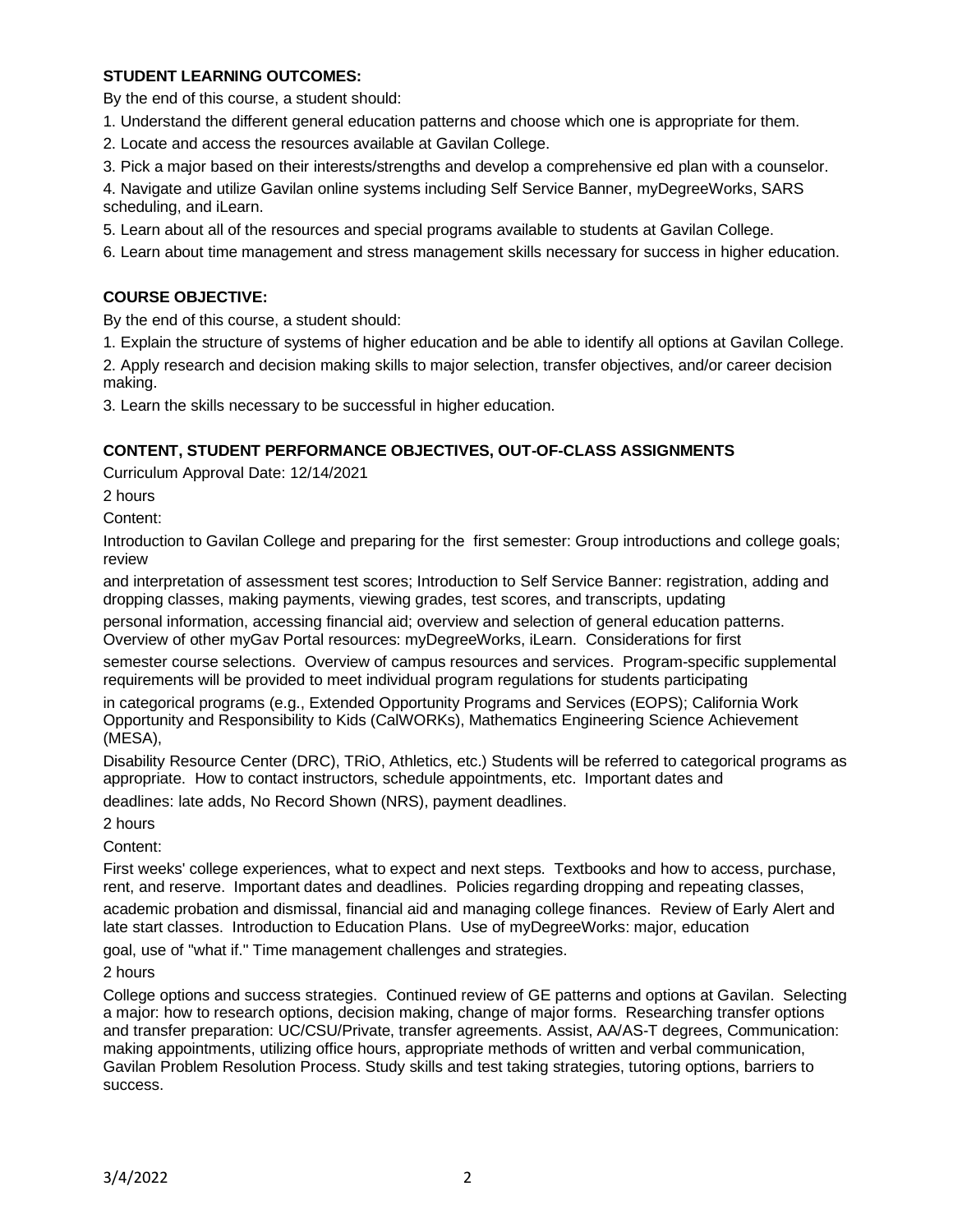### 2 hours

Content:

Moving forward and planning ahead. Grades and progress reports; Calculating Grade Point Average (GPA) and its impact on students' academic history. Campus involvement: clubs, athletics, ASB, learning communities, service learning, college hour, work study. 1 hour

Final Exam assessing student learning outcomes for the course

# **METHODS OF INSTRUCTION:**

Lecture, small and large group discussions, online resources, assessment tools, campus tours

# **OUT OF CLASS ASSIGNMENTS:**

Required Outside Hours 2 Assignment Description Schedule an appointment with a counselor to choose a major and complete a comprehensive ed plan.

Required Outside Hours 3 Assignment Description Review general ed patterns and majors available at Gavilan College.

Required Outside Hours 2

Assignment Description

Do a campus tour with a peer mentor or complete the Gavilan passport to become familiar with the resources at Gavilan College.

Required Outside Hours 3 Assignment Description Review specific sections of the College Catalog online.

Required Outside Hours 3 Assignment Description Take assessment tests assigned by instructor to determine strengths and interests.

Required Outside Hours 3 Assignment Description Time Management Assignment

Required Outside Hours 2 Assignment Description Complete online orientation and other videos through MyGav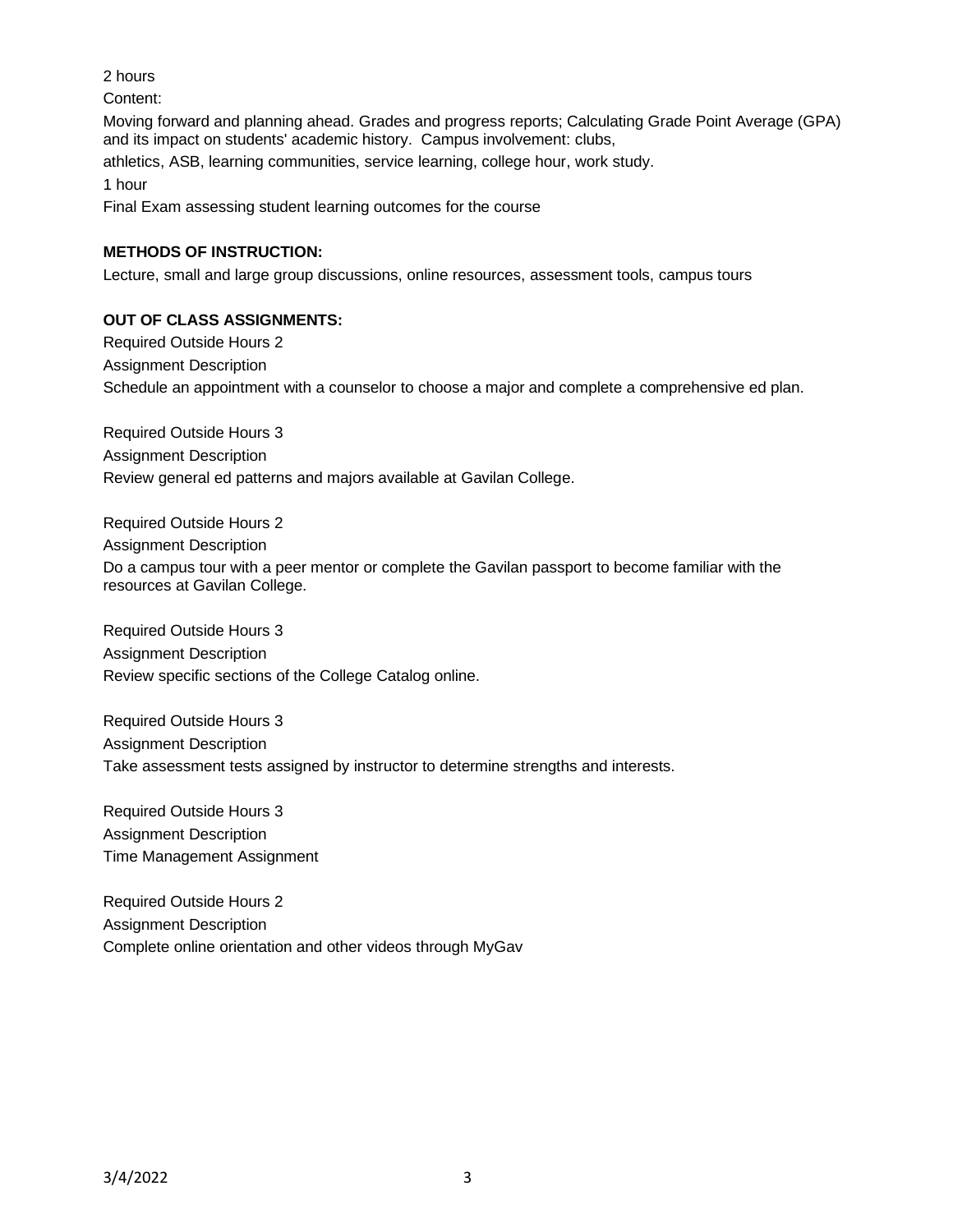### **METHODS OF EVALUATION:**

Writing assignments

Evaluation Percent 30 Evaluation Description Percent range of total grade: 20 % to 40 % Written Homework; Lab Reports; Essay Exams; Term or Other Papers

Problem-solving assignments Evaluation Percent 20 Evaluation Description Percent range of total grade: 10 % to 40 % Field Work; Quizzes; Exams

Skill demonstrations Evaluation Percent 30 Evaluation Description Percent range of total grade: 25 % to 40 % Class Performance/s; Field Work; Performance Exams

Objective examinations Evaluation Percent 20 Evaluation Description Percent range of total grade: 10 % to 25 % Multiple Choice; True/False; Matching Items; Completion; Other: oral presentation

#### **REPRESENTATIVE TEXTBOOKS:**

Gavilan College Catalog (online), 2021.